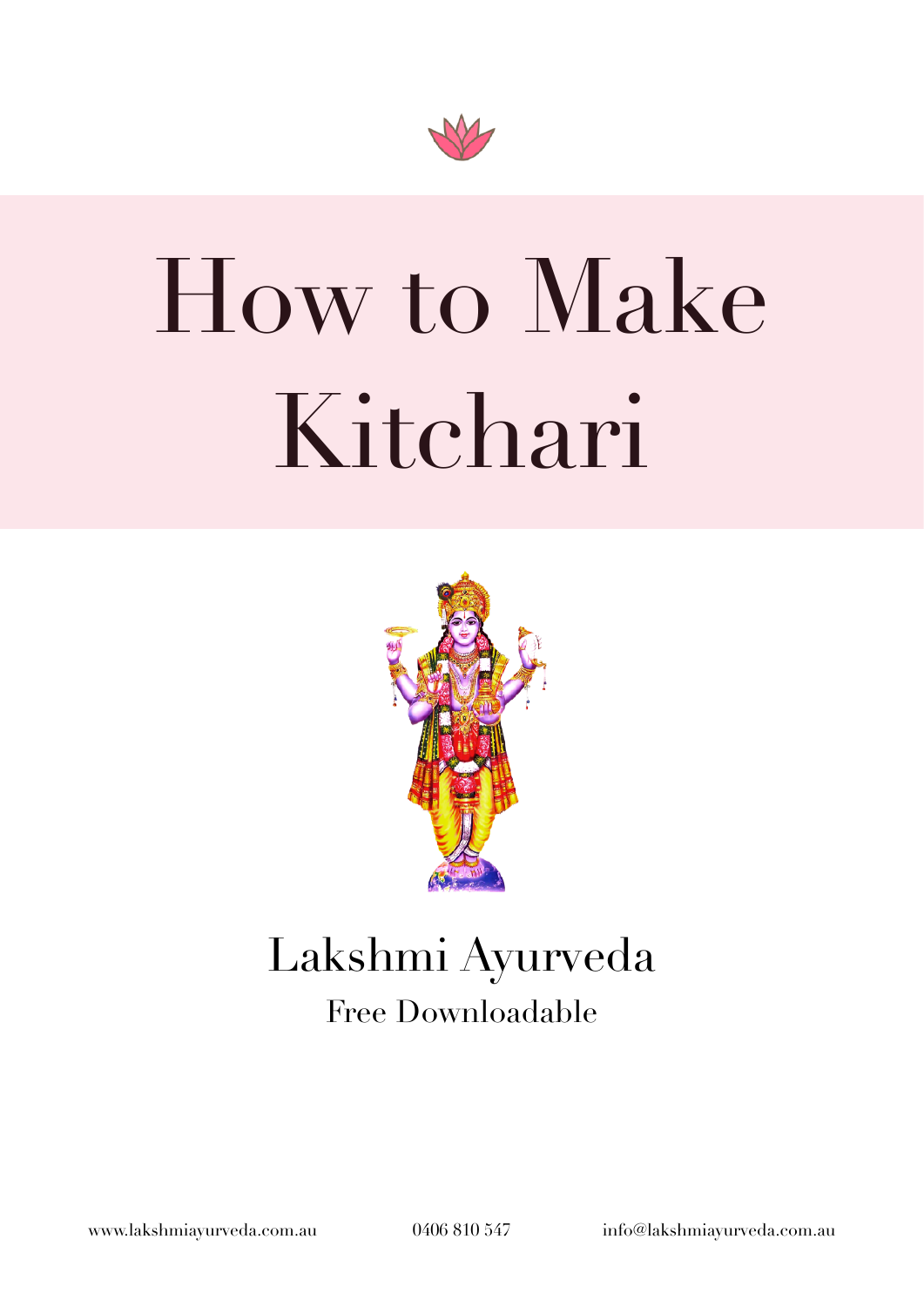### **About Kitchari**

Kitchari is widely regarded in Ayurvedic nutrition as being a complete protein meal. Kitchari is easy to digest and helps nourish the tissues of the body. The recipe is suitable for all body types, delicious and very easy to prepare.

A mixture of basmati rice, yellow split mung dal, ghee and spices - this Ayurvedic recipe is quite tasty.

Kitchari helps to correct the digestive fire, sharpen the mind, increase energy and promote balanced weight.

Kitchari means 'mixture'. Our recipe is a mixture of basmati rice and mung dhal. Based on suggestions from a practitioner, other grains may be suggested in substitution for the rice.

#### **Additional Notes:**

- If you are prone to acidity, inflammation and excessive heat in the body, omit mustard seeds.
- If you suffer from slow digestion, adding a bit more ginger will be beneficial.
- Hing, also known as Asafoetida, is essential in this recipe as it helps the body digest the gaseous quality of lentils.
- We love adding celery, carrot, sweet potato, pumpkin, beetroot and green leafy vegetables to our recipe. Just 3 vegetables is enough for variation.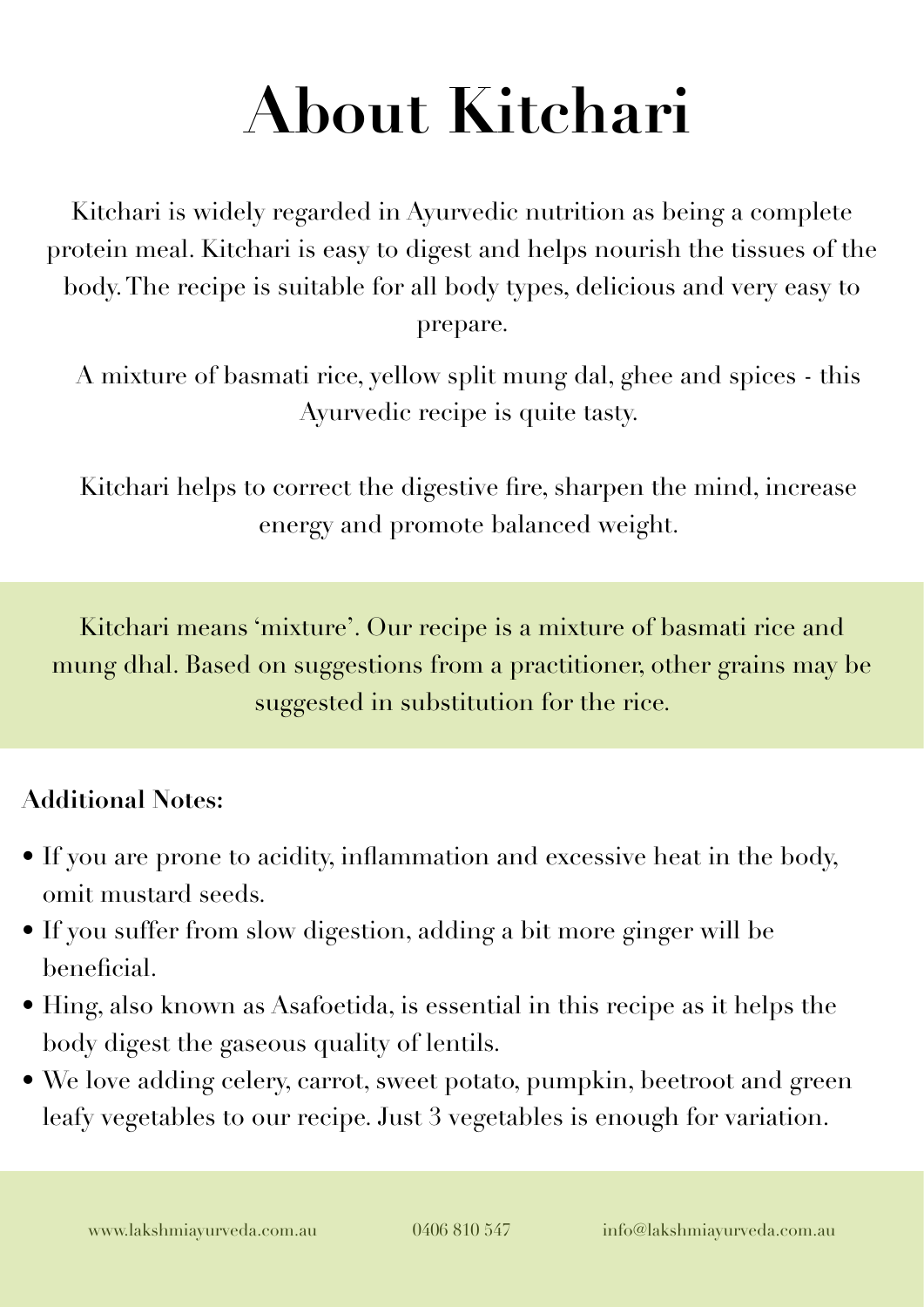## **Kitchari Ingredients**

- 1 Tbsp ghee
- 2 bay leaves
- 1/2 tsp of cumin seeds
- 1/2 tsp fennel seeds
- 1/2 tsp mustard seeds
- 1/2 tsp coriander powder
- 1/2 tsp turmeric powder
- 1/2 tsp freshly grated ginger root
- 1 pinch of Himalayan salt or rock salt
- 2 pinches of asafoetida (hing)
- 1 cup basmati rice
- 1 cup split mung dal (yellow/green/whole mung beans soaked overnight)
- 4-6 cups water
- 60gm diced organic and seasonal vegetables
- Fresh lemon juice
- Chopped coriander leaves to serve

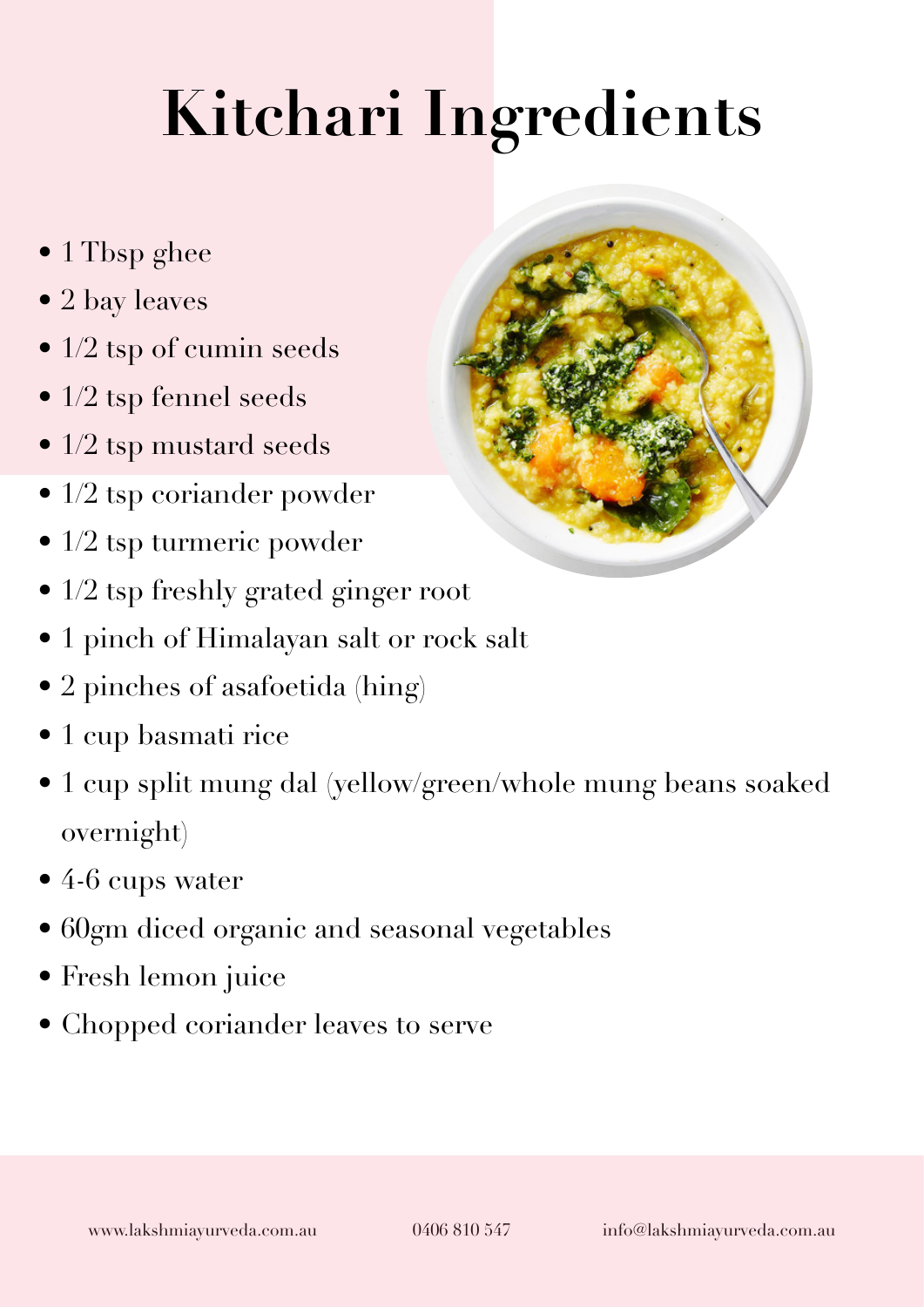## **Directions**

- Wash the rice and dhal separately in at least 2 changes of water, or until the water runs clear.
- Sauté the mustard seeds in the ghee until they pop.
- Add the seeds and sauté for one minute.
- Add the remaining powders, being careful not to burn.
- Add the mung dhal and rice and sauté for 2 minutes.
- Add boiling water, bring to boil and simmer for 30 minutes.
- Prepare seasonal vegetables that suit your constitution by cutting into small pieces. If you are unsure which vegetables are best for you, we suggest seeing an Ayurvedic Practitioner for guidance.
- Add vegetables, salt and extra water if required.
- Simmer for another 20 minutes or until fully cooked.
- Aim to have minimal water remaining.
- Serve with some fresh lemon juice and garnish with coriander leaves.